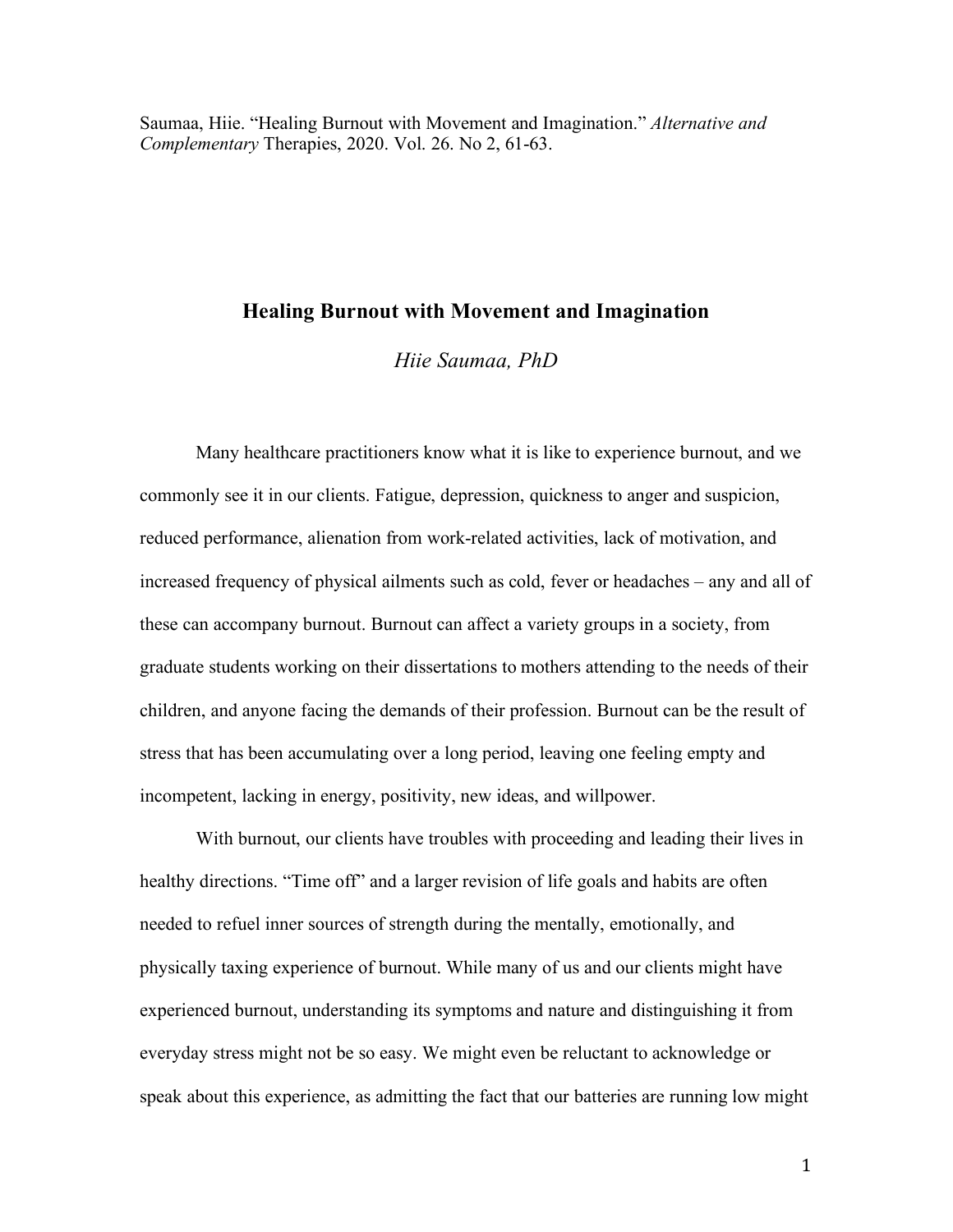make us feel like we are not strong, resourceful, and resilient enough or have not learned how to cope with stress.

In this essay, I turn to one area of burnout not often considered – the exhaustion of imagination. By imagination I refer to our mental capacity to project for the future, conjure up images of phenomena that do not exist immediately in front of our eyes, and to intuit the feelings and workings of the minds of other beings. I suggest that paying attention to one's capacity to imagine is an important aspect of mental wellbeing, and that movement, for example dancing, can help nourish imagination and keep it healthy.

#### **Burnout of Imagination**

As a graduate student, my field of study was literature. My job was to imagine – the worlds of literary works, the experiences, feelings, and appearances of literary characters, the places where they lived, and the atmosphere surrounding them. I then had to analyze the works and build arguments about them, reading the texts closely and paying attention to details of language, structure, and style. I performed these tasks over many years in several academic institutions. During the year of my doctoral exams, where I had to write and talk about over a hundred texts, I started to feel unwell. "I have nothing to say about these works. I cannot see anything in my mind's eye when I read them. These literary characters are words on the page; I can't envision them as real, distinct people in my imagination. I have no arguments to make about these works," I found myself repeating.

During that time, at one of the most prestigious universities in the world, where I was one of the 15 admitted students from the pool of around 750 candidates, I knew I was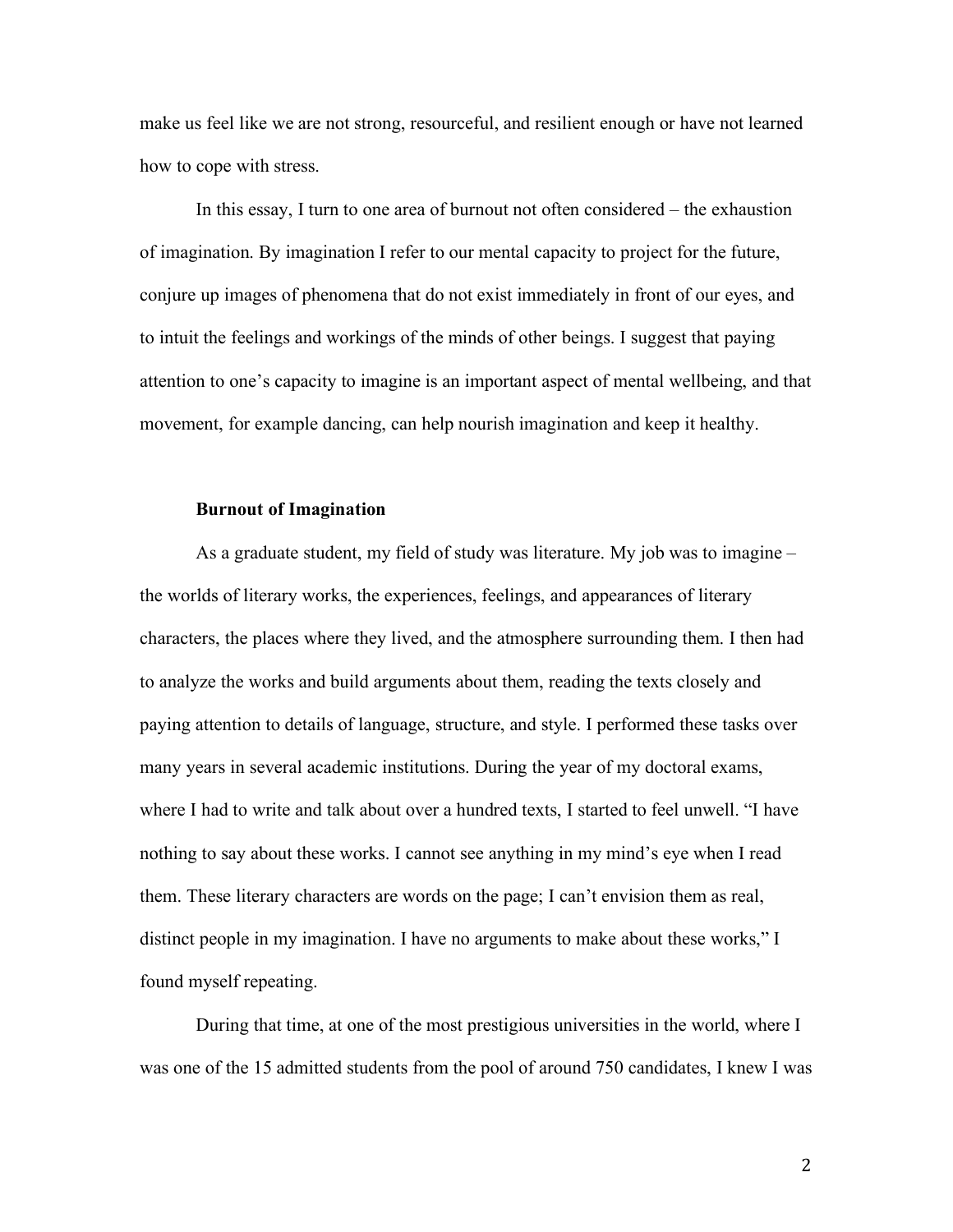entering a serious academic crisis, "a loss of faith," as a friend put it. In hindsight, I realize that this challenging time was a burnout that manifested itself as an exhaustion of imagination. After many years of imagining literary worlds, reading three full novels per week for my graduate seminars, and writing commentaries on the books, taking quizzes, midterm exams, and final exams, and composing seminar papers and annotated bibliographies,, I had run out of fuel. I did not want to read, and I did not want to imagine.

This kind of burnout is not uncommon. My experience stemmed from my years in graduate school – for years I was asked to perform repeated tasks that demanded similar kinds of skills (mental skills of analyzing, argumentation, composing texts), working mostly alone, under criticism of my professors, and, as a foreigner abroad, without immediate contact with a supportive community. But burnout can manifest itself in any profession where the stress of repeated activities accumulates, the feelings of success in performing them decrease, and the activities no longer offer intrinsic motivation for the one who performs them.

My dance and meditative strength training classes saved me in that period. In a small, humble neighborhood gym on the Upper West Side of Manhattan, I found movement classes that paid attention to the body, the mind, and the soul. The body was free to move in the ways it wanted to and the heart was free to feel joyful or sad, empty or full. The music communed with emotions and vice versa. I let my mind's eye wander inside the body and imagined the bones, the muscles, and the movement of energy. I learned to listen to the voice of the heart and trace subtle physical sensations, the body's way to speak. These classes were somatic in their intent.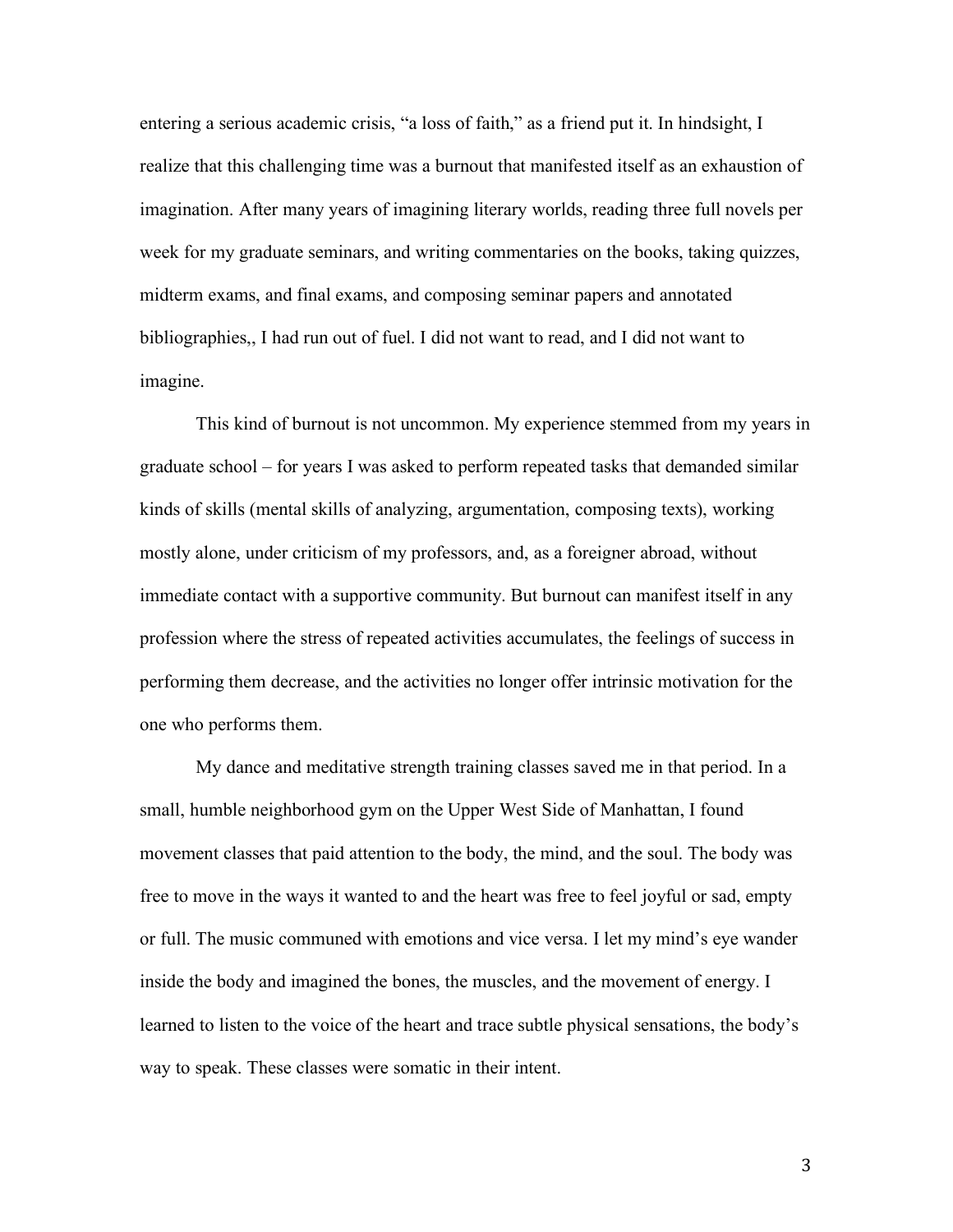I practiced Nia technique, a holistic approach to exercising, where through dance, practitioners can tap into feelings of joy, connection, well-being, health, and pleasure. Nia ("neuro-muscular integrative action") was developed by Debbie Rosas and Carlos Aya Rosas in the 1980s and incorporates movements inspired by martial arts, dance arts, and healing arts. Easy-to-follow choreography is interspersed with free dance. The presence of choreography gives participants a chance to try out movements they would not come up with on their own, which expands their movement vocabulary. Improvised dance allows them to find their own movements and kinetic expressivity. I also practiced the BodyLogos Technique – a meditative approach to strength training developed by Tammy Wise. In this method, strength training exercises are infused with the philosophy of Taosim, leading to an alignment based, mind-body approach to physical conditioning. Both of these practices embrace, educate, and increase awareness of different layers of the human being – physical, emotional, mental, and soulful. As I continued with these practices, I started to regain my strength, finished my academic program, became an educator of these two somatic techniques, and began to read and write about dance and movement.

## *Dance and Imagination*

This personal experience with exhaustion in imaginative capabilities and the help of mind-body practices which allowed me to reconnect with different parts of my being in a holistic way laid the foundation for a set of questions that I now ask as a dance scholar and certified educator of Nia dance and BodyLogos, a strength training technique. Can movement help us use, expand, nourish, heal, and develop our imaginative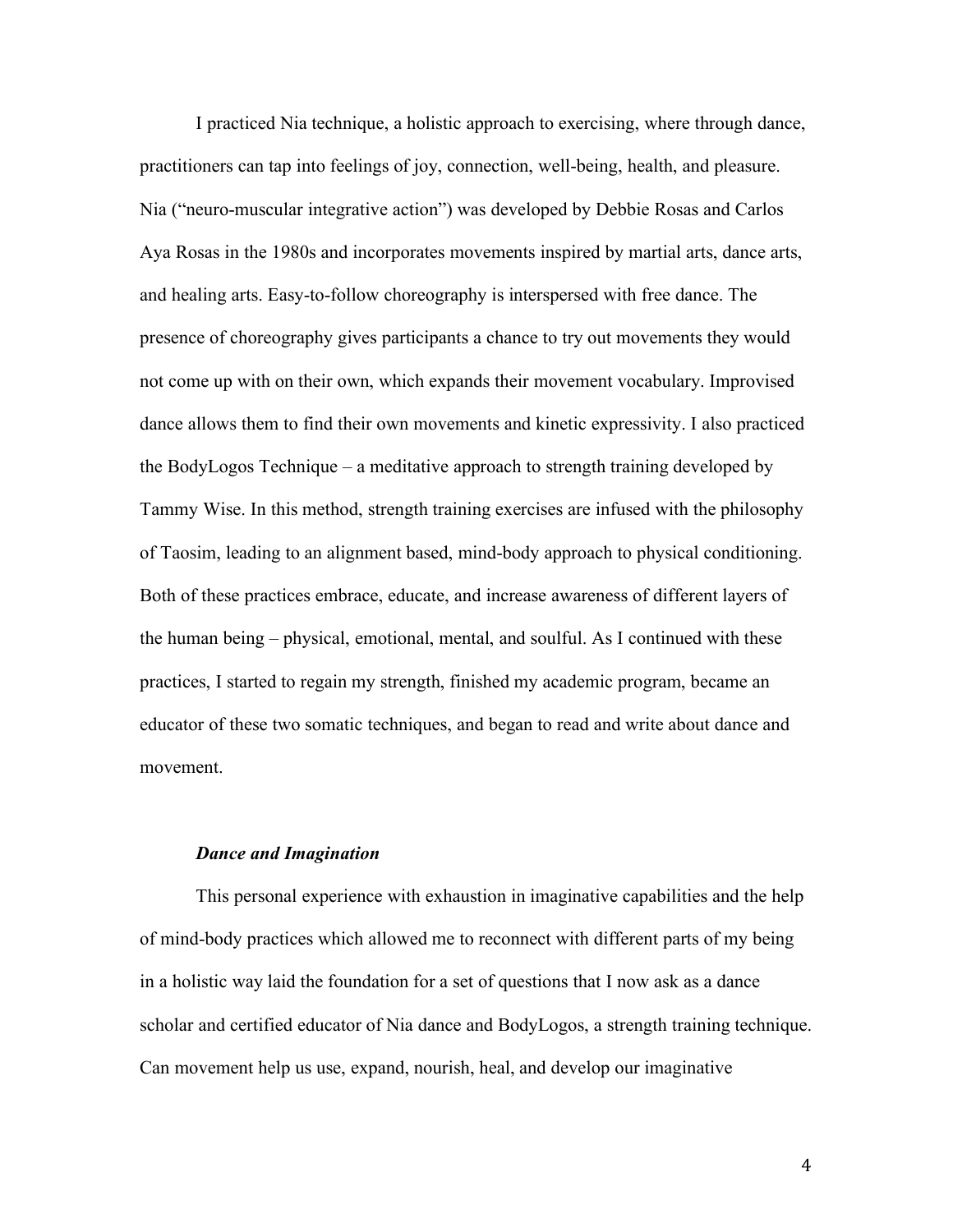capacities? If so, how? What could be the health benefits of exploring imagination in movement? Can language stir imagination in movement – in the form of verbal instructions or metaphors provided by the teacher, or the voiced or unvoiced language of movers themselves? Is the kind of imagination that might open up in movement different from the kind of imagination that we tap into when we read and write?

Using verbal cues to engage imagination, increase physical expressiveness, or get at a nuance of the technique or the movement quality that a choreographer or teacher seeks is a common practice in dance classes. "Move like a bird," "imagine you're holding a cup of tea in your hand," "imagine that you're walking on sand, in water puddles, on the snow," "imagine you are moving around on the Moon" – these are some examples that dance educators might use. Instead of studying the context of dance classes where the goal of such instructions is often that of perfecting an element of the technique or acquiring particular choreographies, what happens if we consider such instructions in the context of movement experiences primarily geared toward non-professional dancers where the goals might include greater wellbeing, joy and pleasure of movement, and enhanced quality of life through a holistic mind-body-soul connection?

Several somatic practices attend to participants' imaginative capacities implicitly or explicitly. In Tamalpa Life/Art Process, a method developed by the revolutionary choreographer, performance artist, and author Anna Halprin and her daughter Daria Halprin, participants alternate between dancing, writing, drawing, and performing. Drawing the sensations, images, or feelings that arrive in connection with "dancing your spine" or "dancing your pelvis" – examples of prompts for dancing – adds a visual layer to the physical experience. Expressing these experiences in words – in the form of poetic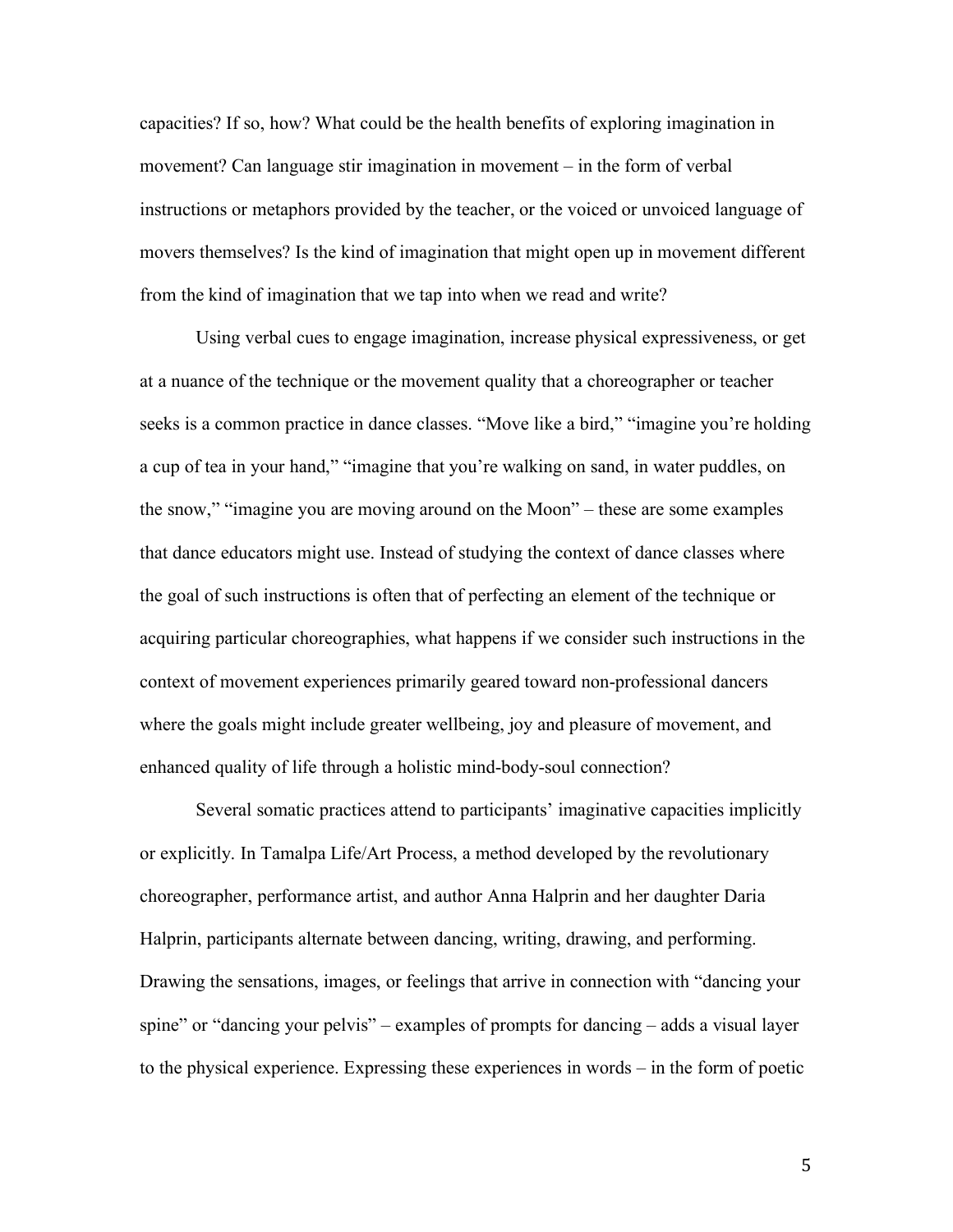writing, fairy tales, or journal notes – engages the imagination in yet another way and can offer new insights into the participant's physical and emotional state. Gaga dance, created by choreographer, dancer, and director Ohad Naharin, examines how participants' freely moving bodies respond to the verbal language and images of the facilitator. In ideokinesis, originally developed as a mental practice for injured dancers, participants work on improving their postures, alignment, and fluency of movement by listening to and mentally embodying the instructors' images, metaphors, and guided visualizations, without moving physically.

## **Engaging Imagination in a Movement Class**

In my movement classes for private clients or small or big groups, I aim to engage participants' imaginations in different ways. For example, I often dedicate a section of the class for story telling through movement. We typically begin by imagining a different place (I say, "Let's go on a journey together! Where would you like to go, which country, city, or place? Are we taking the train, flying, swimming, biking, or walking?"). Through simple questions and movement, we create and enact a story together. We do not only tell it in words, we embody it physically and imaginatively. At other times, we focus on elements without stringing them into a narrative thread – we might be dancing different animals, insects or plants, imagine wearing different types of clothes, run under pouring rain, leap over puddles, imagine ourselves as circus artists, revel in magical gardens and wander at flowers and bushes or start to rake leaves and plant trees.

There is a difference between responding to an image, metaphor, or snippet of a story line coming from the instructor versus creating your own. Both experiences are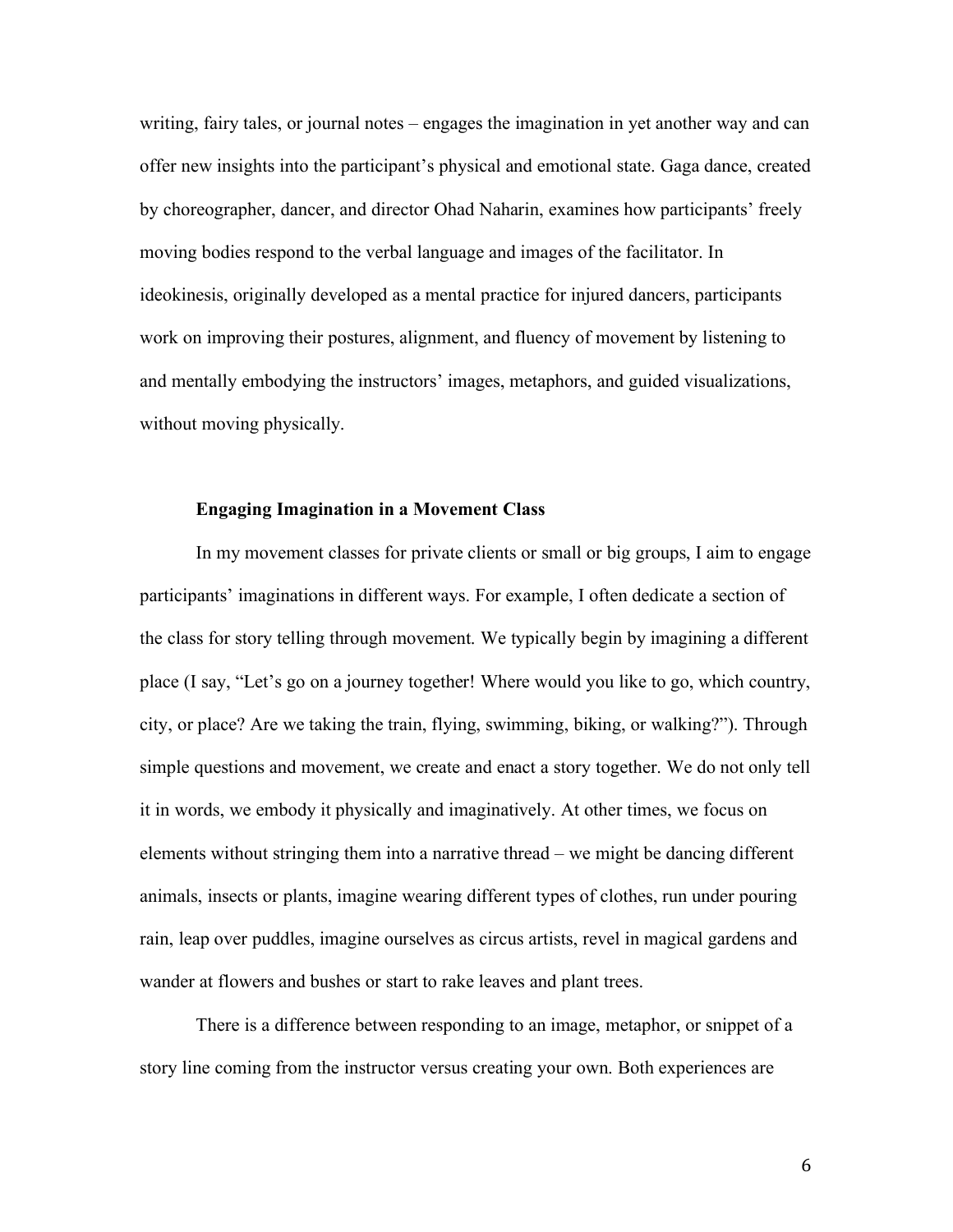valuable. In a somatically attuned environment, the focus is on increasing the participant's physical awareness and mind-body communication. This should include creating spaces where the participants can come up with their own images, not necessarily or only respond to those of the teacher. As a teacher, I might create a starting point for imaginative movement journeys or contribute to the unfolding of the experiences by sharing my images, metaphors, questions, or movement suggestions. But a recurring invitation for the students to come up with, experience, explore, verbalize, and express kinetically their own imagination should exist. Ending the class in meditative stillness, I might invite them to turn their attention inward and observe whether any images surface, without giving them an image to follow, as is the case in guided meditation. Some participants are more inclined toward experiencing images that occur through embodiment, some less so – what is important to me as an educator is creating an environment where the participants receive the invitation to engage their inner eye.

The activities that aspire to connect imagination and movement are useful and significant for several reasons. These imaginative experiences can enliven us and suffuse us with new energy. They can refresh not just the body but also invigorate the mind. Examining the effect of movement on the health of the mind is of increasing interest in the field of dance studies, as evidenced, for example, in Sara Houston's *Dancing with*  Parkinson's.<sup>1</sup> In group dance environments, movement can increase participants' abilities to empathize with the other, to imagine the feelings and the life situation of another person. As Miranda Tufnell states in *When I Open My Eyes. Dance Health Imagination*, "To sense and connect with the silent needs and messages of another' s body depends on imaginative and bodily empathy."2 In classes that aim to engage movement imagination,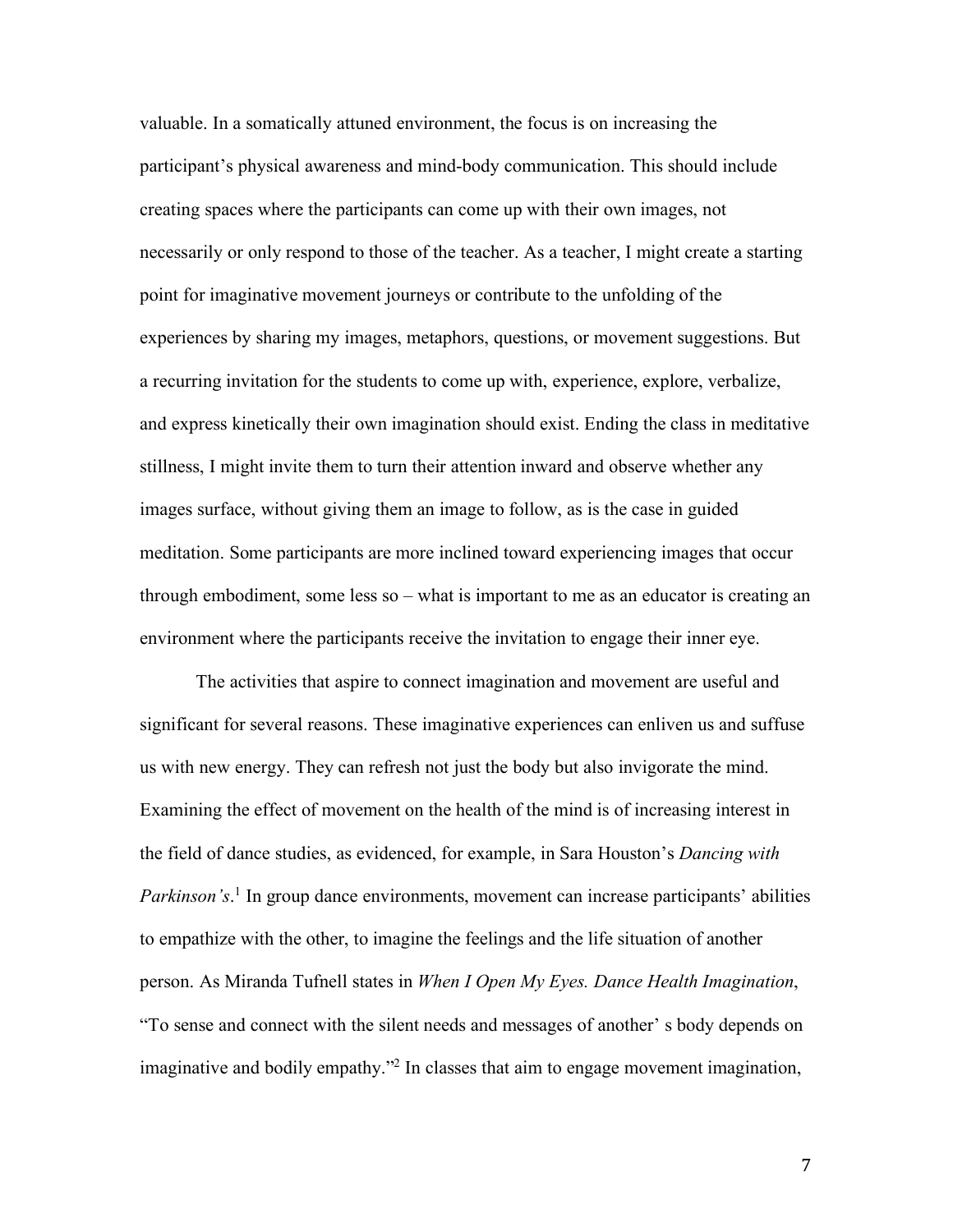instead of mimicking the movements of the instructor, the participants develop their own movement vocabulary and creativity. They move in ways they might not have in the past, which keeps them connected to a sense of newness, playfulness, and joy.

Exploring new ways to move – and perhaps to think and feel – through engaging one's imagination can bring into the dance studio and into one's life outside of it a sense of wonder. We might discover something new about the world, other beings, and ourselves as we move. As Francesco Dimitri points out in his *That Sense of Wonder: How to Capture the Miracles of Everyday Life*, we should not take the ability to wonder for granted: it is a quality that we should deliberately develop, particularly as we age.<sup>3</sup> The experience of surprise, exploration, and fun are not trivial: they can be important in ensuring that the participants keep returning to movement classes and continue making choices that contribute to their mental, physical, and emotional wellbeing.

#### **Conclusion**

Health care professionals can increase their clients' wellbeing by paying attention to and asking their clients about the state of their imaginative capacities. They can encourage their clients to reflect on what healthy imagination means to them and how they experience healthy imagination. Health care professionals can suggest to clients that movement and somatic dance classes can provide alternatives to stress, anxiety, nervousness, or depression, and can thus support the clients in their journeys toward greater mental wellbeing, ease, and holistic health that takes embodiment and physical sensations into account. But dance and movement can also aid in nourishing, developing,